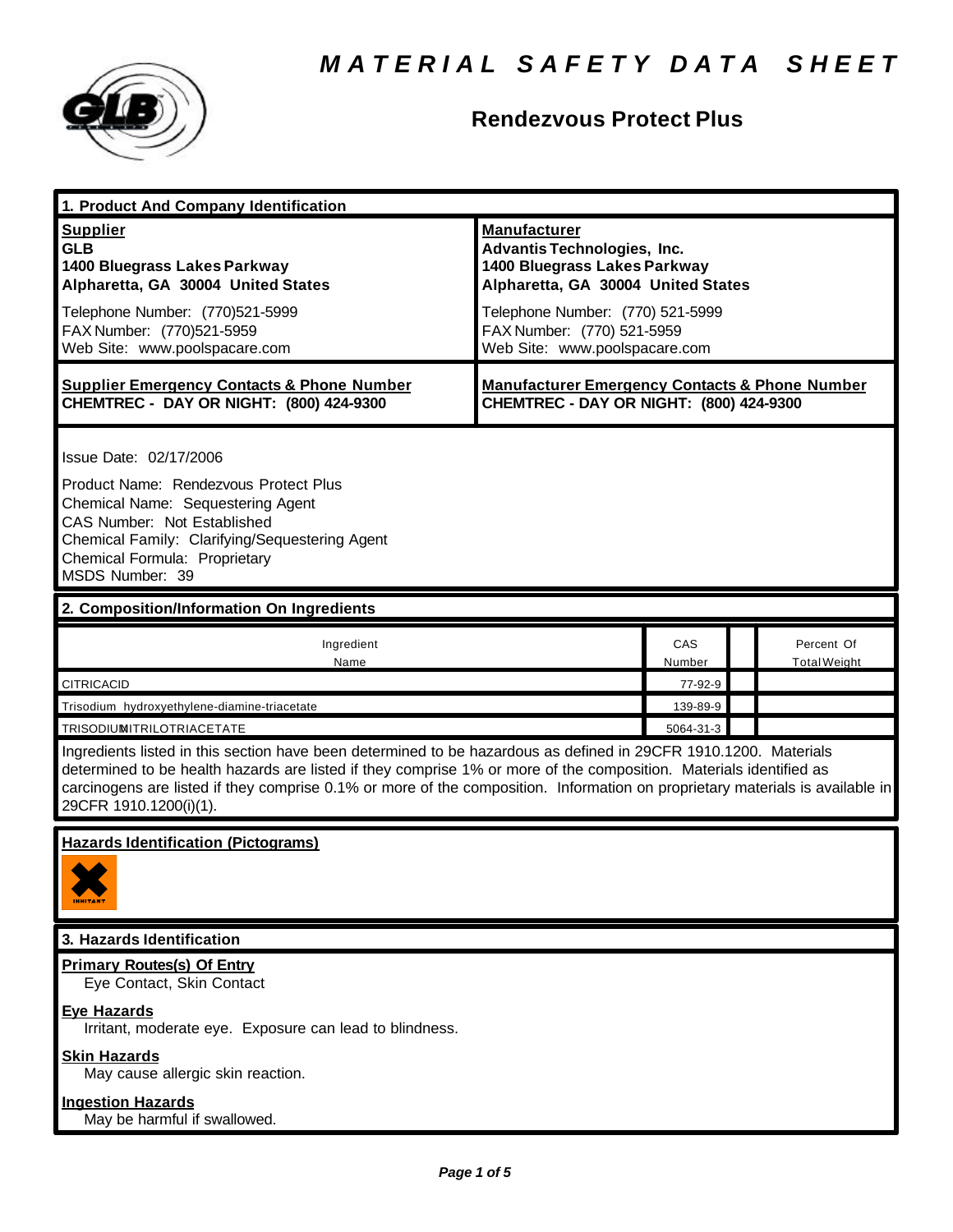#### **Rendezvous Protect Plus**

# **3. Hazards Identification - Continued Inhalation Hazards** May be harmful if inhaled. **First Aid (Pictograms) 4. First Aid Measures Eye** In case of contact, hold eyelids apart and immediately flush eyes with plenty of water for at least 15 minutes. **Skin** Wash affected areas with soap and water. **Ingestion** DO NOT INDUCE VOMITING. Drink large amounts of water. Contact a physician or poison control. **Inhalation** If inhaled, remove to fresh air. If breathing is difficult, give oxygen. **Fire Fighting (Pictograms) 5. Fire Fighting Measures** Flash Point: N/A °F **Extinguishing Media** Use the appropriate extinguishing media for the surrounding fire. **Fire Fighting Instructions** Firefighters should wear self-contained breathing apparatus and full protective gear. **6. Accidental Release Measures** Contain and/or absorb spill with inert material (e.g. sand, vermiculite). Flush spill area with water. **7. Handling And Storage Handling And Storage Precautions** Keep out of reach of children. Store material in a cool and dry place. **Work/Hygienic Practices** Use safe chemical handling procedures suitable for the hazards presended by this material. **Protective Clothing (Pictograms)**

#### **8. Exposure Controls/Personal Protection**

No Data Available...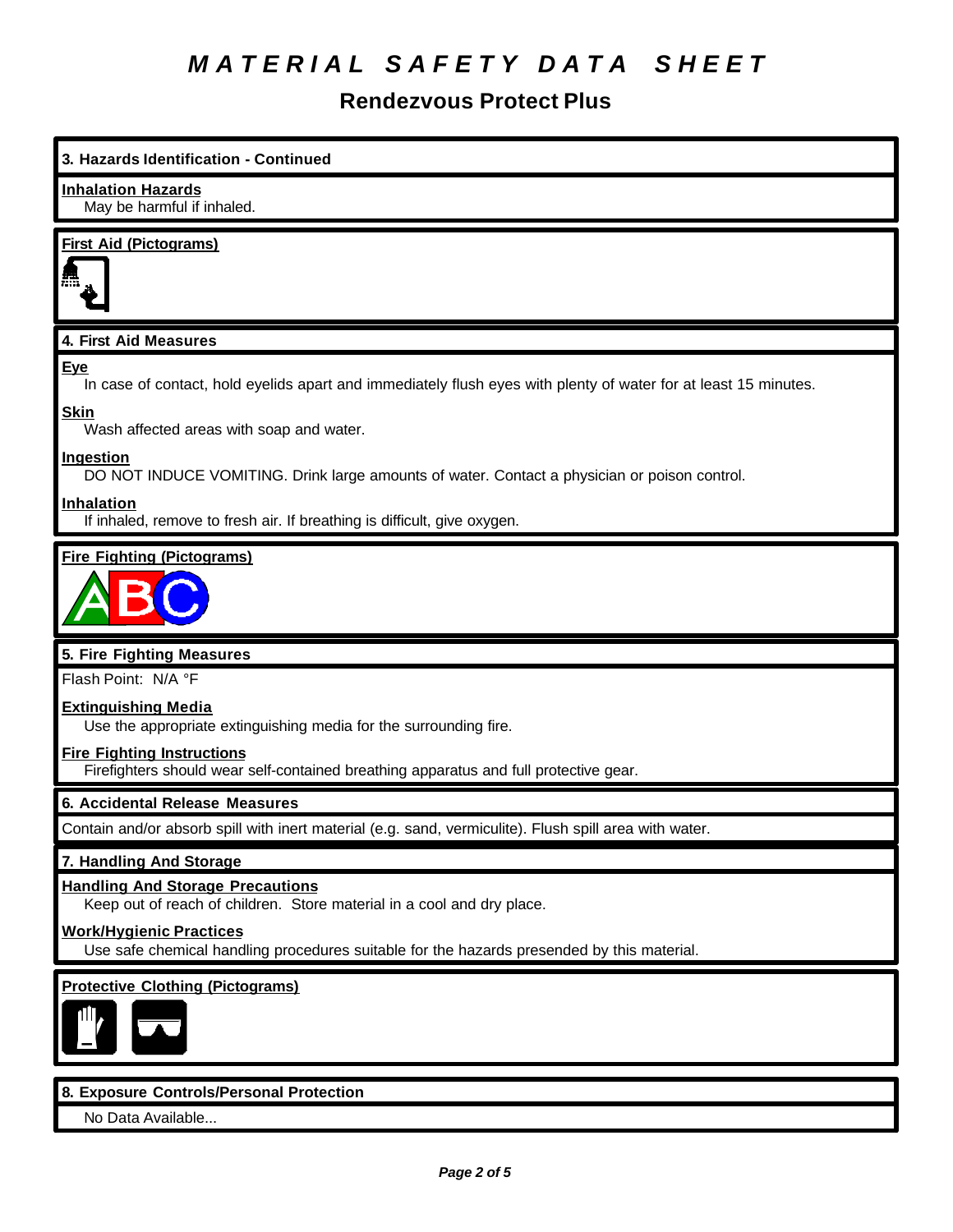### **Rendezvous Protect Plus**

| 8. Exposure Controls/Personal Protection - Continued                                                                                                                                                                                                                                                                                                                         |
|------------------------------------------------------------------------------------------------------------------------------------------------------------------------------------------------------------------------------------------------------------------------------------------------------------------------------------------------------------------------------|
| <b>Engineering Controls</b><br>Local exhaust acceptable. Special exhaust not required                                                                                                                                                                                                                                                                                        |
| <b>Eye/Face Protection</b><br>Safety glasses with side shields or goggles recommended.                                                                                                                                                                                                                                                                                       |
| <b>Skin Protection</b><br>Chemical-resistant gloves.                                                                                                                                                                                                                                                                                                                         |
| <b>Respiratory Protection</b><br>None normally required.                                                                                                                                                                                                                                                                                                                     |
| <b>Ingredient(s) - Exposure Limits</b><br>Trisodium hydroxyethylene-diamine-triacetate<br>PEL<br><b>TLV</b><br>2mg/m3<br>1mg/m3<br>TRISODIUM NITRILOTRIACETATE<br><b>PEL</b><br><b>TLV</b><br>NOT ESTABLISHED NOT ESTABLISHED                                                                                                                                                |
| 9. Physical And Chemical Properties                                                                                                                                                                                                                                                                                                                                          |
| <b>Appearance</b><br>Pale yellow liquid                                                                                                                                                                                                                                                                                                                                      |
| <u>Odor</u><br>Mild                                                                                                                                                                                                                                                                                                                                                          |
| Chemical Type: Mixture<br>Physical State: Liquid<br>Melting Point: n/a °F<br>Boiling Point: 212 °F<br>Specific Gravity: 1.0-1.4<br>Molecular Weight: NOT DETERMINED<br>Percent Volitales: NOT DETERMINED<br>Packing Density: NOT DETERMINED<br>Vapor Pressure: NOT DETERMINED<br>Vapor Density: >1<br>pH Factor: 7-9<br>Solubility: Soluble in water<br>Evaporation Rate: <1 |
| 10. Stability And Reactivity                                                                                                                                                                                                                                                                                                                                                 |
| Stability: Stable<br>Hazardous Polymerization: Will not occur                                                                                                                                                                                                                                                                                                                |
| <b>Incompatible Materials</b><br>Strong Oxidizers, Aluminum                                                                                                                                                                                                                                                                                                                  |
| <b>Hazardous Decomposition Products</b><br>Oxides of Nitrogen, Carbon Dioxide, Ammonia                                                                                                                                                                                                                                                                                       |
| 11. Toxicological Information<br>No Data Available                                                                                                                                                                                                                                                                                                                           |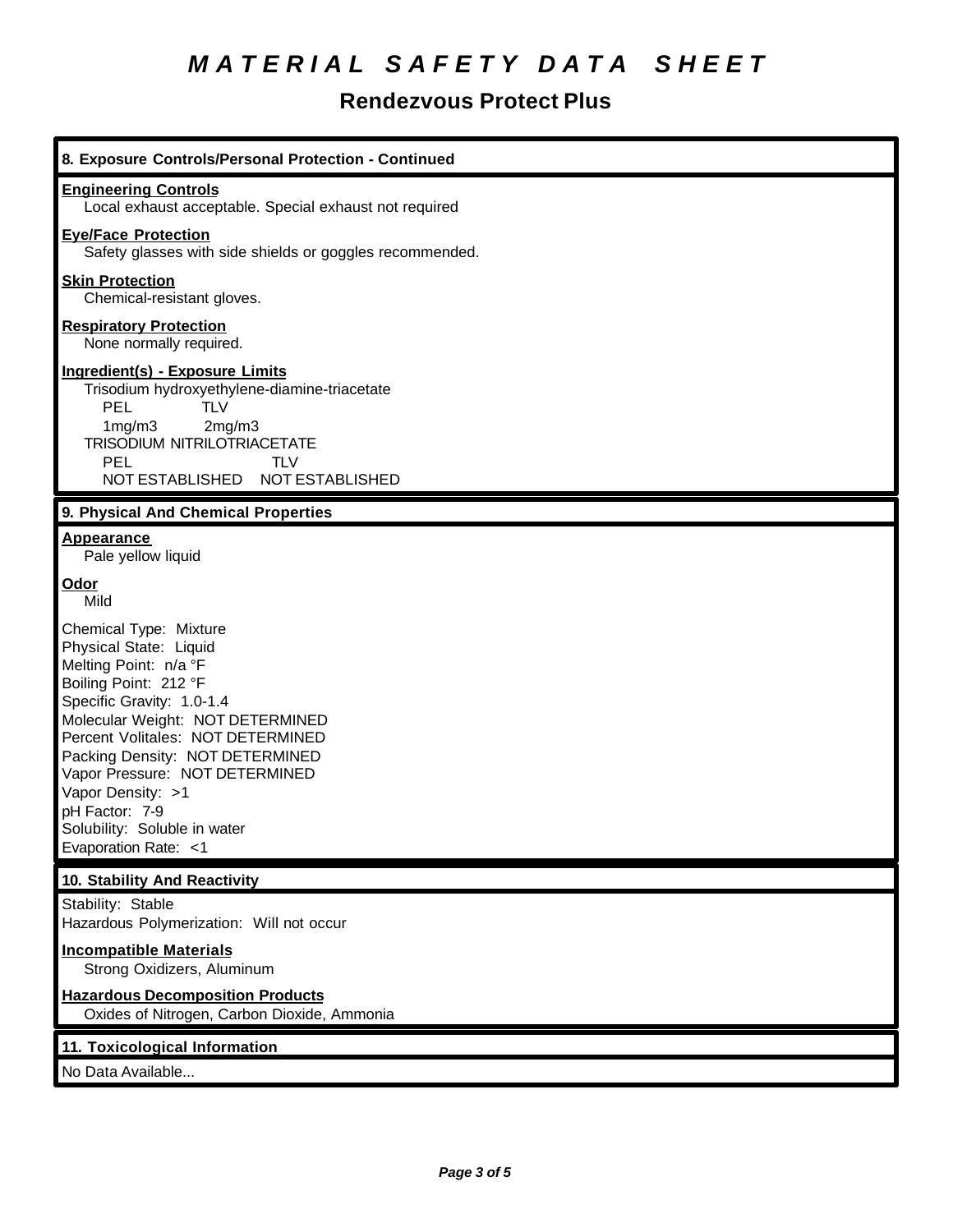#### **Rendezvous Protect Plus**

| 12. Ecological Information                                                                                                                                                                                                                                                                                                                                                                                                                                                                    |  |  |  |  |
|-----------------------------------------------------------------------------------------------------------------------------------------------------------------------------------------------------------------------------------------------------------------------------------------------------------------------------------------------------------------------------------------------------------------------------------------------------------------------------------------------|--|--|--|--|
| No Data Available                                                                                                                                                                                                                                                                                                                                                                                                                                                                             |  |  |  |  |
| 13. Disposal Considerations                                                                                                                                                                                                                                                                                                                                                                                                                                                                   |  |  |  |  |
| Dispose in accordance with applicable federal, state and local government regulations.                                                                                                                                                                                                                                                                                                                                                                                                        |  |  |  |  |
| 14. Transport Information                                                                                                                                                                                                                                                                                                                                                                                                                                                                     |  |  |  |  |
| <b>Proper Shipping Name</b><br>Corrosive Liquid, Basic, Organic, N.O.S. (Ethylenediaminetriacetic Acid, Trisodium Salt Solution)                                                                                                                                                                                                                                                                                                                                                              |  |  |  |  |
| <b>Hazard Class</b><br>8, PGIII (<=4L Consumer Commodity ORM-D)                                                                                                                                                                                                                                                                                                                                                                                                                               |  |  |  |  |
| <b>DOT Identification Number</b><br><b>UN3267</b>                                                                                                                                                                                                                                                                                                                                                                                                                                             |  |  |  |  |
| <b>Additional Shipping Paper Description</b><br>North American Emergency Response Guide No.153<br>Not regulated by DOT for ground shipments [see exception for material corrosive to steel/aluminum 49CFR<br>173.154(d)].                                                                                                                                                                                                                                                                     |  |  |  |  |
| 15. Regulatory Information                                                                                                                                                                                                                                                                                                                                                                                                                                                                    |  |  |  |  |
| <b>Canadian Regulatory Information</b><br>Class D, Div 2a - Poisonous or Infectious Material: other toxic effects<br>Class D, Div 2b - Poisonous or Infectious Material: other toxic effects<br>Class E - Corrosive Material                                                                                                                                                                                                                                                                  |  |  |  |  |
| <b>WHMIS - Canada (Pictograms)</b>                                                                                                                                                                                                                                                                                                                                                                                                                                                            |  |  |  |  |
| <b>NFPA</b><br><b>HMIS</b>                                                                                                                                                                                                                                                                                                                                                                                                                                                                    |  |  |  |  |
| <b>HEALTH</b><br>$\mathbf{3}$<br>1<br><b>FLAMMABILITY</b><br><b>REACTIVITY</b><br>0<br>B<br><b>PERSONAL</b><br><b>PROTECTION</b>                                                                                                                                                                                                                                                                                                                                                              |  |  |  |  |
| 16. Other Information                                                                                                                                                                                                                                                                                                                                                                                                                                                                         |  |  |  |  |
| <b>Revision/Preparer Information</b><br><b>MSDS Preparer: JHW</b><br>This MSDS Superceeds A Previous MSDS Dated: 07/25/2000                                                                                                                                                                                                                                                                                                                                                                   |  |  |  |  |
| <b>Disclaimer</b>                                                                                                                                                                                                                                                                                                                                                                                                                                                                             |  |  |  |  |
| Although reasonable care has been taken in the preparation of this document, we extend no warranties<br>and make no representations as to the accuracy or completeness of the information contained therein,<br>and assume no responsibility regarding the suitablility of this information for the user's intended purposes<br>or for the consequences of its use. Each individual should make a determination as to the suitability of<br>the information for their particular purposes(s). |  |  |  |  |